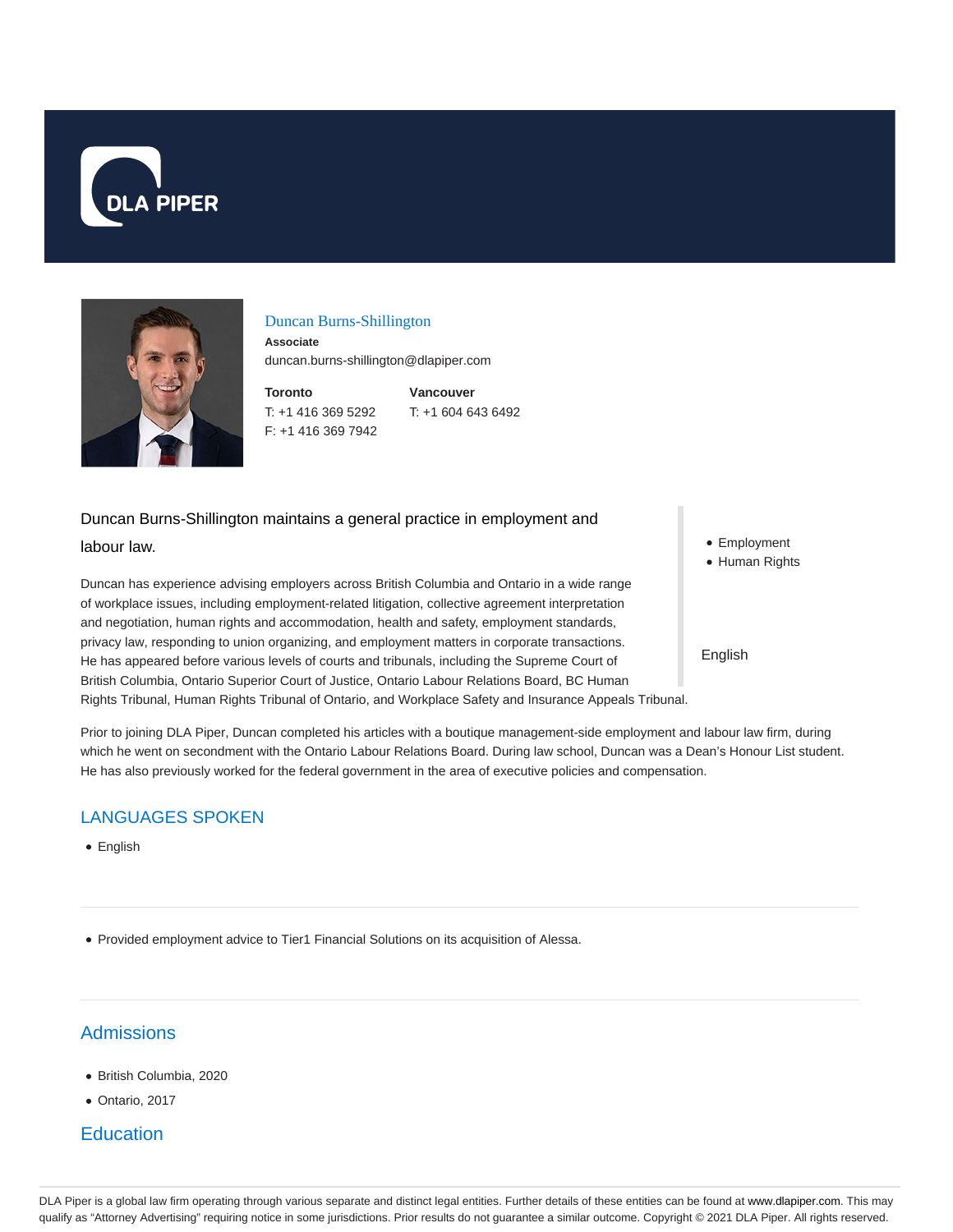- J.D., Queen's University, 2016
- B.A. (with Distinction), Industrial Relations, McGill University, 2012

## **Memberships**

- Member, Canadian Bar Association
- Member, Law Society of Ontario
- Member, Law Society of British Columbia

### INSIGHTS

## **Publications**

**B.C. arbitrator supports mandatory vaccination policy**

### 25 April 2022

### Canadian Employment Law Updates - COVID-19

A British Columbia arbitrator recently upheld a workplace policy requiring all employees to be vaccinated against COVID-19. This case was the first in British Columbia to consider a mandatory COVID-19 vaccination policy that did not provide a testing alternative to vaccination. In BC Hydro and Power Authority v International Brotherhood of Electrical Workers, Local 258, the arbitrator found that BC Hydro's compulsory vaccination policy was reasonable as it aligned with BC Hydro's duty to protect the health and safety of its workforce.

**Getting back to normal: BC's restart plan 2.0 and your workplace**

28 May 2021 Canadian Employment Law Updates - COVID-19 Canada in Focus On May 25, 2021, BC's COVID-19 "circuit breaker" measures officially expired as Premier John Horgan announced the government's new four-step plan aimed toward returning to pre-pandemic life: "BC's Restart".

**Government of British Columbia introduces paid leave for COVID-19 vaccine appointments**

29 April 2021 Canadian Employment Law Updates - COVID-19 Canada in Focus As the "circuit breaker" measures and travel restrictions continue to apply across British Columbia to help combat the third wave of COVID-19, Bill 3: Employment Standards Amendment Act, 2021 received Royal Assent on Tuesday, April 27, 2021.

**British Columbia updates province-wide COVID-19 restrictions**

#### 4 January 2021

Canadian Employment Law Updates - COVID-19

British Columbia's Provincial Health Officer has issued a series of new province-wide restrictions that affect both individuals and businesses, in response to the persistently high number of COVID-19 cases throughout the province, the increasing and accelerating numbers of people being hospitalized and admitted to critical care, and outbreaks in health-care facilities.